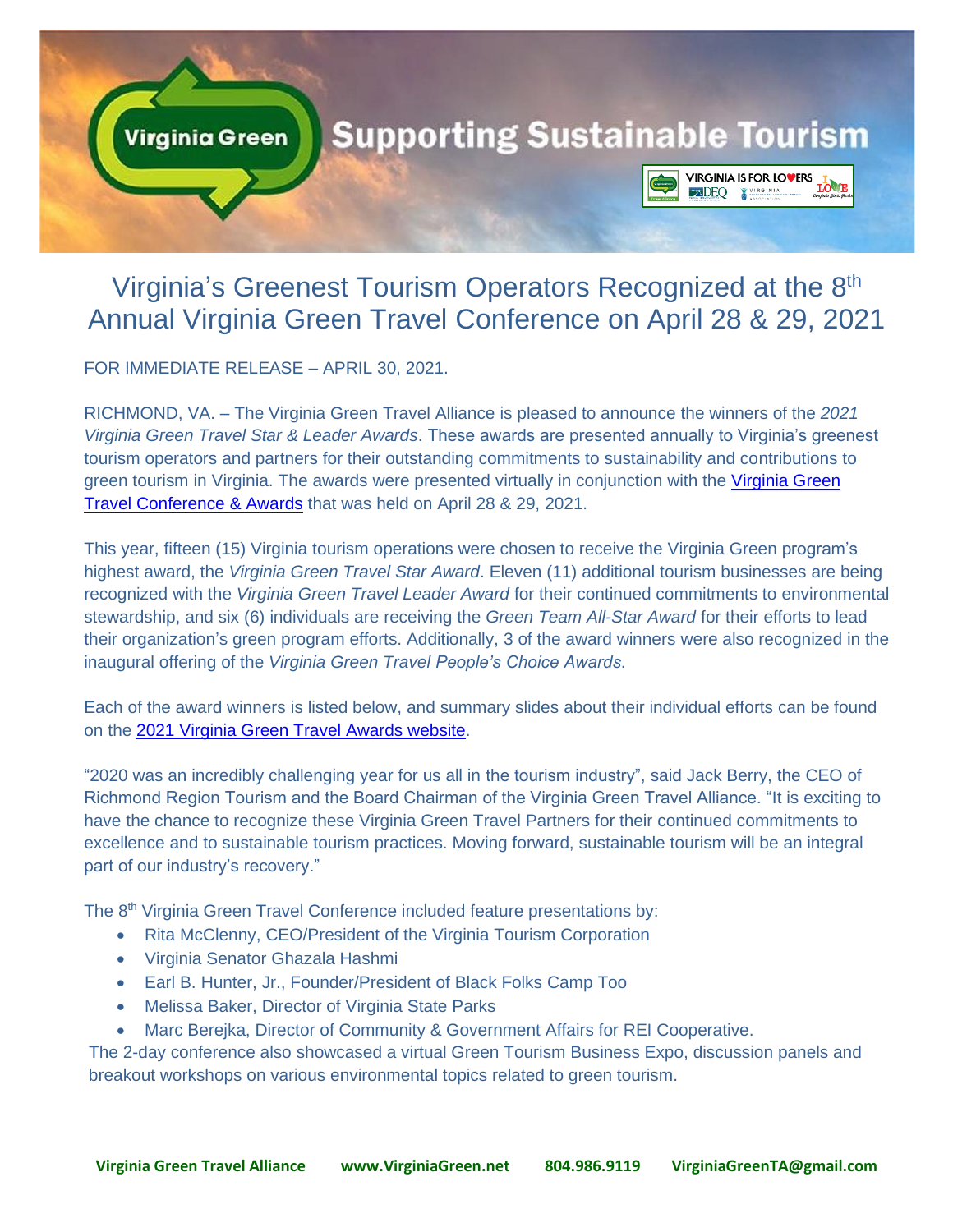The Virginia Green program is supported through a partnership between the Virginia Department of Environmental Quality, the Virginia Tourism Corporation, the Virginia Restaurant, Lodging & Travel Association, Virginia State Parks and the Virginia Green Travel Alliance. The program encourages green practices in all sectors of Virginia's tourism industry. More than 1,200 businesses and partner organizations have voluntarily certified their green business practices through the Virginia Green program.

## **The 2021 Virginia Green Travel Star Award winners are:**

|           | Green Hotel of the Year                    | <b>Hilton Downtown Richmond</b>                             |
|-----------|--------------------------------------------|-------------------------------------------------------------|
|           | <b>Green Attraction of the Year</b>        | <b>Birdsong Pleasure Garden, Luray</b>                      |
|           | <b>Green Conference Center of the Year</b> | <b>Chesapeake Conference Center</b>                         |
|           | <b>Green Event of the Year</b>             | The Virginia Living Museum Oyster Roast                     |
| $\bullet$ | Green Dining Service of the Year           | <b>JMU's East Campus Dining Hall</b>                        |
| $\bullet$ | <b>Green Tours of the Year</b>             | Shored Up LLC, Hampton                                      |
| $\bullet$ | <b>Green Supplier of the Year</b>          | Babylon Micro-Farms, Inc., Richmond                         |
|           | Green Transportation Facility of the Year  | <b>RVATukTuk, Richmond</b>                                  |
|           | Green Inn of the Year                      | The Red Lantern Inn, Clifton Forge                          |
| $\bullet$ | <b>Most Innovative Green Projects</b>      | Croc's 19 <sup>th</sup> Street Bistro Native Plants Garden, |
|           |                                            | Virginia Beach                                              |
| $\bullet$ | <b>Most Innovative Green Projects</b>      | DuCard Vineyards, Sipping for Saplings, Etlan               |
| $\bullet$ | <b>Most Innovative Green Projects</b>      | Powhatan State Park, Paper Waste Reduction                  |
| $\bullet$ | <b>Most Innovative Green Projects</b>      | Virginia Aquarium & Marine Science Center E-                |
|           |                                            | ticketing, education & waste reduction, Virginia Beach      |
| $\bullet$ | <b>Most Innovative Green Projects</b>      | Awesome Oysters LLC, Plastic waste reduction &              |
|           |                                            | solar battery charging, Village                             |
| $\bullet$ | <b>Most Innovative Green Projects</b>      | Virginia Living Museum, Green Teens                         |
|           |                                            |                                                             |

## **The 2021 Virginia Green Travel Leader Award winners are:**

- ➢ RVA Environmental Film Festival, Richmond
- ➢ Hampton Inn Virginia Beach Oceanfront North
- ➢ Back INN Time B&B, Kilmarnock
- ➢ Shady Acres Bed and Breakfast LLC, Hanover
- ➢ Pathosans, *Sanitizing Installation for the Virginia Railway Express,* Alexandria
- ➢ Westmoreland State Park, *Pollinator Garden*
- ➢ Nauticus, *Plastic or Planet? Exhibit,* Norfolk
- ➢ Oak Grove Plantation B&B, *Sustainable Renovation of the Little House*, South Boston
- ➢ The Mariners' Museum and Park, *Bumble Bee Garden,* Newport News
- ➢ Hampton Inn Manassas, *Pollinator Garden*
- ➢ Natural Bridge State Park, *Environmental Education Area*

## **The 2021 Green Team All-Star Award winners are:**

- ➢ Travis Land, Virginia Living Museum
- ➢ Suzanne Moss, The Nature Bus, Virginia Beach
- ➢ Karen Riddle, Shadow Mountain Escape, Luray
- ➢ Jenny Elmes, full circle catering, Lexington
- ➢ Deck Hankins, Go Green Distributors, Newport News
- ➢ Phil Irwin, Caledonia Farm 1812, Flint Hill